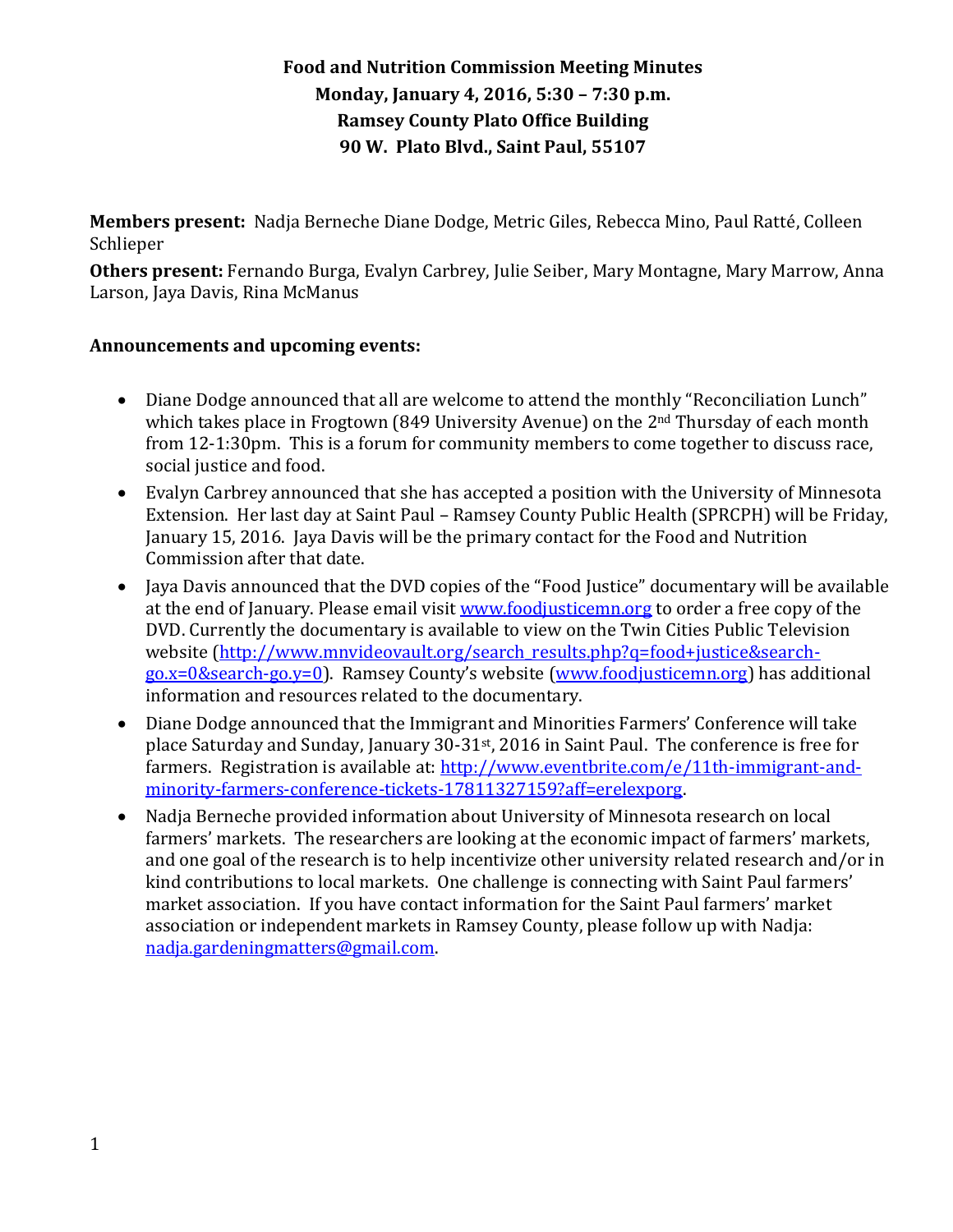# **Food and Nutrition Commission Meeting Minutes Monday, January 4, 2016, 5:30 – 7:30 p.m. Ramsey County Plato Office Building 90 W. Plato Blvd., Saint Paul, 55107**

#### **Meeting Notes:**

- Mary Marrow, Staff Attorney at the Public Health Law Center presented to the group on Navigating Food Access and City Planning. Her presentation is attached.
- Professor H. Fernando Burga from the University of Minnesota provided a summary of his meeting with the FNC in December, and the group discussed the process for working with University students on the subject of Food Access and Planning. Detailed notes, below:

On Monday, December 14, 2015 Nadja Berneche and Rebecca Mino of the Saint Paul – Ramsey County Food and Nutrition Commission (FNC) met with H. Fernando Burga, a professor at the University of Minnesota to discuss how the FNC will be involved with his site planning class, Site Planning for Food Justice in Saint Paul and Ramsey County during Spring 2016.

Professor Burga's class will run from January 20, 2016 to May 4, 2016. His students will be divided into eight groups, each of which will focus on a specific site in the Twin Cities Metro area. The groups will analyze food access issues in specific locations to provide background information and context to inform the work of the FNC around Comprehensive Planning. The class will be divided into four parts:

(1) Analysis of planning policy and case study precedents

(2) Mapping analysis based on planning frameworks (demographic data, transportation networks, housing, public space, etc.)

- (3) Interviews and participant observations with community stakeholders
- (4) Development of pre-determined proposals.

Some of the potential locations/sites discussed were: Maplewood, Shoreview, Frogtown, Mounds View, Striker Market (West Side of Saint Paul), Growing Westside, and the Mississippi Market. Possible ideas for resources the students could provide are: maps of food access and housing, maps that overlay zoning districts and potential food markets/industry, maps of food access and transit, etc.

This is a great opportunity to have information and analysis provided for your neighborhood or organization with minimal impact on your time/resources. To partner with the class, he is requesting the following:

(1) An initial meeting to review proposal guidelines

(2) A possible presentation of your organization to his class (meeting on Wednesdays from 6:30 to 8:45 pm) at the Humphrey School of Public Affairs UMN

- (3) The capacity to meet with a student team once they begin their project work
- (4) Optional attendance to a midpoint review
- (5) Attendance at the students' final review/exhibit in mid-May (Date TBD).